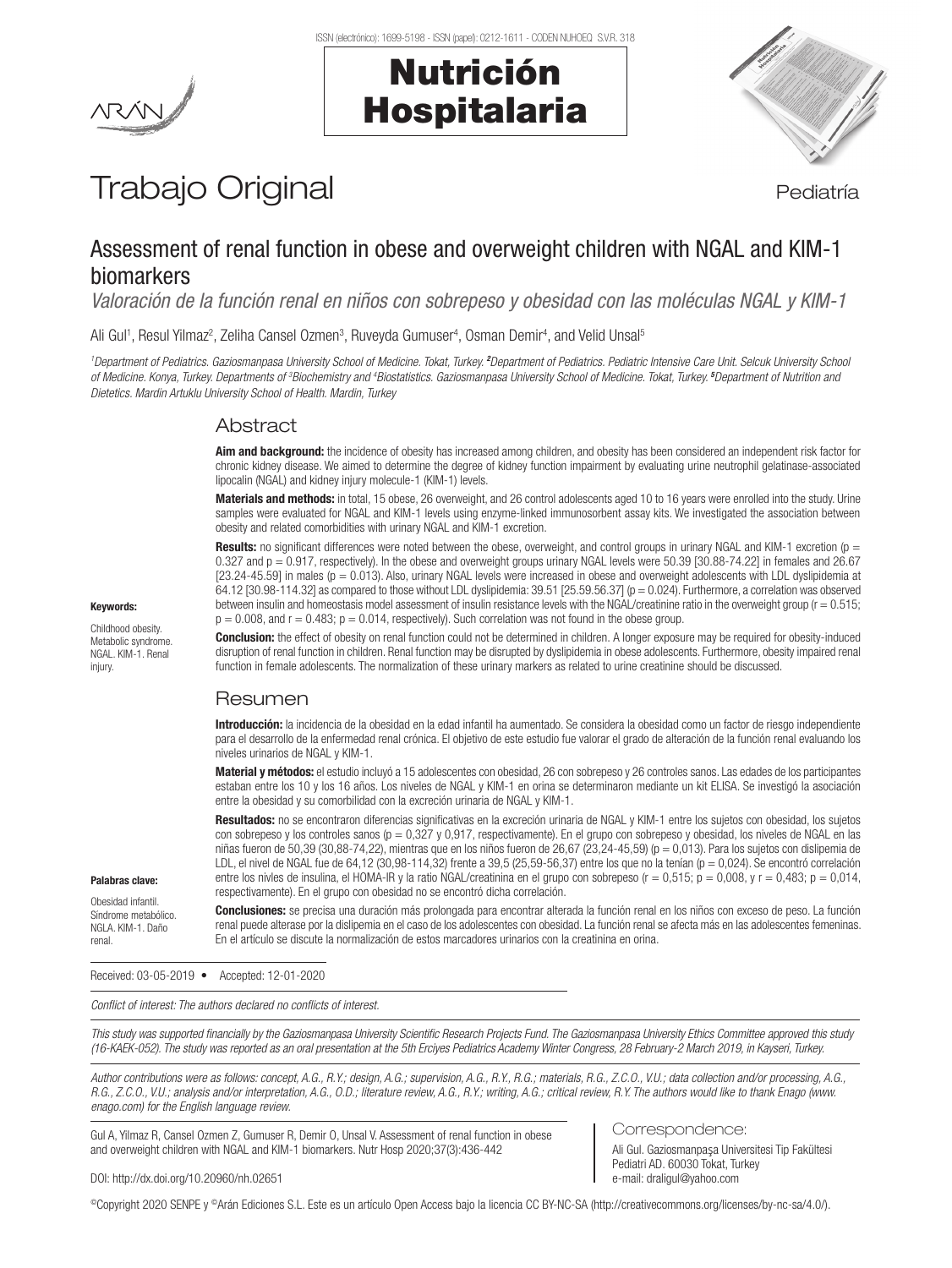#### **INTRODUCTION**

The incidence of obesity has increased among children and adolescents, and obesity has been considered one of the most serious public health problems in recent years (1). Childhood obesity, similar to that in adults, also carries risk factors for atherosclerosis and cardiovascular diseases, such as hypertension, dyslipidemia, low HDL cholesterol, and impaired glucose metabolism (2). The effect of obesity on metabolic disease has been previously demonstrated (2). Obesity has been considered an independent risk factor for chronic kidney disease (CKD). Therefore, concurrent with a dramatic increase in the frequency of end-stage renal disease (ESRD), many studies have been conducted on obesity as a risk factor for CKD. Moreover, body mass index has been reported as an independent predictor of CKD progression (3,4).

The significant increase in childhood obesity has in turn increased the number of kidney disease patients (5). Early detection of impairment in kidney function before a significant decline in glomerular filtration rate (GFR) is crucial. Blood urea nitrogen (BUN) and serum creatinine levels do not help in the recognition of early renal damage because detectable increases in these levels can be seen only after substantial kidney injury (6). Hence, early biomarkers of renal dysfunction such as cystatin C, neutrophil gelatinase-associated lipocalin (NGAL), kidney injury molecule-1 (KIM-1), and N acetyl-beta-D-glucosaminidase (NAG) were evaluated in several studies. These biomarkers were suggested to determine early renal damage and its location (7,8).

Urinary NGAL levels increase particularly in patients with acute kidney injury. NGAL is readily excreted and detected in the urine. Kidney tubular epithelial cells release NGAL in response to inflammation and other tissue insults (9). Furthermore, NGAL is a sensitive biomarker of tubular damage (10).

Kidney injury molecule 1 (KIM-1) is a type-1 transmembrane glycoprotein expressed in the glomerular and tubular epithelial cells of a damaged kidney. KIM-1 is untraceable in the normal kidney, but its level increases significantly in damaged kidneys (9). KIM-1 can be used to detect early renal damage in obese children (8).

Considering that the onset of obesity-associated renal disease is insidious and asymptomatic, we proposed early biomarkers to detect impaired renal function in obese adolescents. We aimed to determine the degree of impairment of kidney function by evaluating urine NGAL and KIM-1 levels in obese adolescents with normal serum creatinine (sCre) and BUN levels.

#### MATERIALS AND METHODS

#### PARTICIPANTS AND STUDY AREA

In total, 59 obese, 37 overweight, and 28 control adolescents were enrolled from the outpatient department at the Tokat Gaziosmanpasa University School of Medicine Hospital, Tokat, Turkey. Subjects were classified based on the body mass index (BMI) reference curve adjusted for Turkish children according to age and sex. Adolescents with a BMI above the 95<sup>th</sup> percentile were accepted as obese, those with a BMI between the 85<sup>th</sup> and 94<sup>th</sup> percentile were accepted as overweight, and those with a BMI within the 5-84<sup>th</sup> percentile were accepted as normal (11). Waist circumference was measured midway between the lowest rib and the iliac crest with a flexible anthropometric tape (12).

We excluded nine obese (three with familial Mediterranean fever, two with Hashimoto thyroiditis, and four aged < 10 years), 11 overweight (two with urinary tract infection; two with < 75 % of estimated GFR (eGFR), which was calculated according to the Schwartz formula, and seven aged < 10 years), and two control (one with urinary tract infection and one with familial Mediterranean fever) subjects. Finally, 50 obese, 26 overweight, and 26 control adolescents aged 10-16 years were enrolled. Figure 1 displays the flowchart depicting the study population.

Subjects' demographic and clinical data, basic demographic information (age and sex), and physical data (height, weight, BMI, and systolic and diastolic blood pressure) were recorded. Weights were measured using a digital scale (Seca Corp., Chino, California, USA) with the patients being barefoot and wearing light clothing. Height was measured using a portable stadiometer (Seca) together with weight. BMI was calculated as weight in kilograms divided by height in meters squared (kg/m²). The demographic data and characteristics of the study group are shown in table I.

#### LABORATORY TESTS

Laboratory tests, including complete blood count, glucose, BUN, sCre, aspartate transaminase (AST), and alanine transaminase (ALT), were derived from fasting blood samples drawn from all participants, whereas insulin levels, lipid profiles, and thyroid function tests were only conducted on obese and overweight participants. Urinary creatinine and protein were determined from urine samples.

Serum fasting glucose, insulin, triglycerides (TGs), and high-density lipoprotein cholesterol (HDL-C) were detected using reagent kits from Roche Diagnostics adapted to the COBAS 6000 Autoanalyzer (Roche Diagnostics, Indianapolis, IN, USA). GFR was calculated using the Schwartz formula ( $[k \times \text{height}]/sCre$ ) in units of GFR mL/min/1.73 m<sup>2</sup> (k constant, child or female adolescent: 0.55, male adolescent: 0.70).

Urine specimens were taken of 10 mL as spot urine, and centrifuged at 1,500 rpm for 5 min. The supernatant was removed and stored at -80 °C. Urinary NGAL (Affymetrix eBioscience Human NGAL Platinum ELISA, Austria) and KIM-1 levels (Elabscience Biotechnology Co., Ltd, China) were measured using an enzymelinked immunosorbent assay kit. Urinary NGAL and KIM-1 levels were expressed related to urine creatinine as pg/mL/creatinine for NGAL and ng/mL/creatinine for KIM-1.

#### DEFINITION OF HYPERTENSION, INSULIN RESISTANCE, DYSLIPIDEMIA, AND METABOLIC SYNDROME

Blood pressure was measured using a digital sphygmomanometer (OMRON 705IT, Omron Healthcare Co., Kyoto, Japan).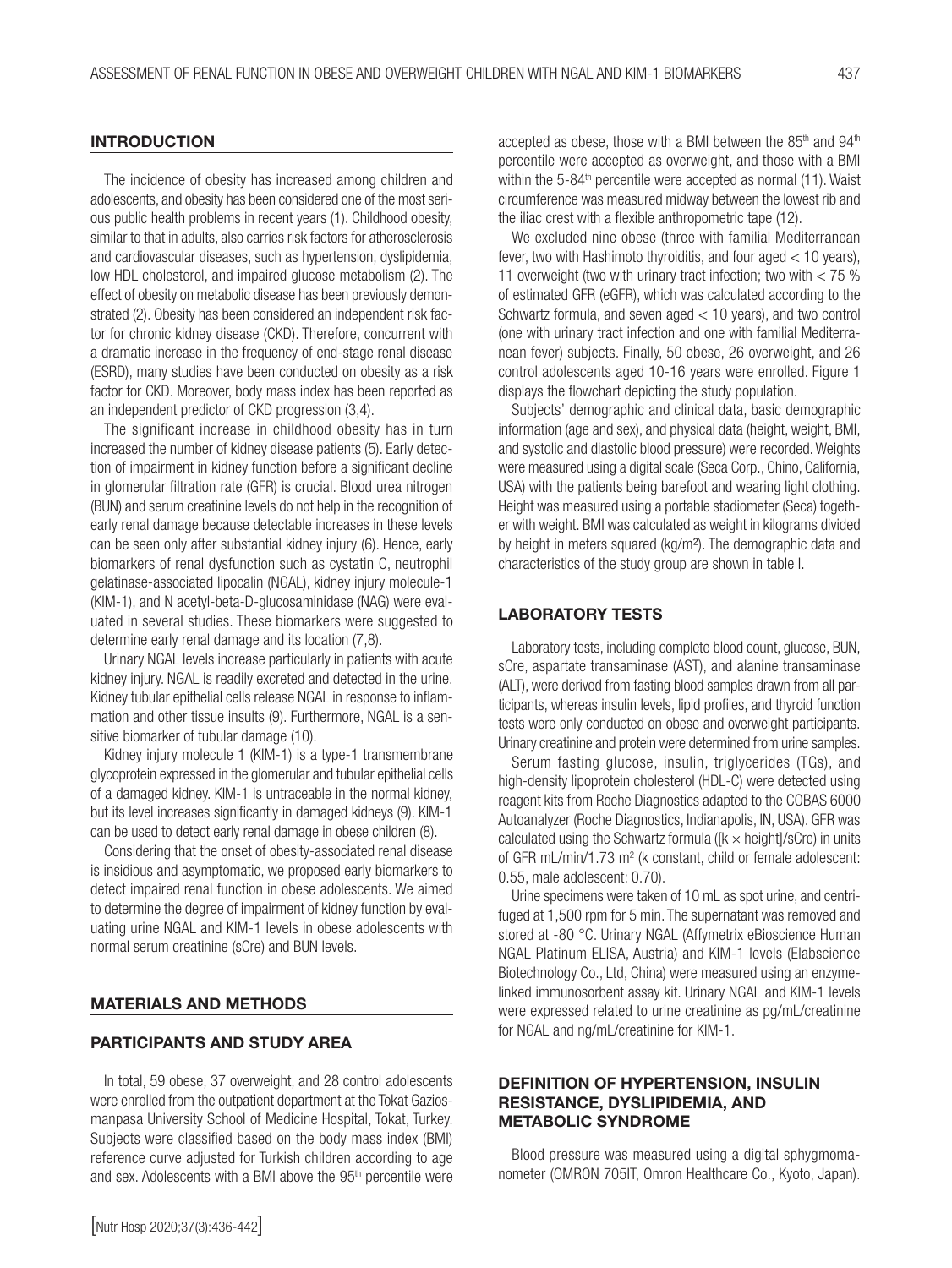

#### Figure 1.

Flowchart diagram of the study population (FMF: familial Mediterranean fever; eGFR: estimated glomerular filtration rate).

Hypertension was defined as blood pressure  $\geq 95$ <sup>th</sup> percentile according to age, sex, and height (13).

The homeostasis model assessment of insulin resistance (HOMA-IR) level was calculated using the following equation:  $HOMA-IR =$ fasting insulin ( $\mu$ U/mL)  $\times$  fasting glucose (mg/dL)/405. The HOMA cutoff for insulin resistance diagnosis was 5.22 for male and 3.82 for female adolescents (14). Dyslipidemia was defined as the existence of any of these criteria:  $TGs > 136$  mg/dL in children  $\geq$  10 years of age, and HDL-C < 35 mg/dL (15). We determined proteinuria with the urine protein/creatinine ratio in spot urine samples as  $\geq 0.20$  mg/mg (16).

Current definitions of metabolic syndrome (MetS) include the following key characteristics: hyperinsulinemia or insulin resistance, dyslipidemia, hypertension, and obesity, with a particular emphasis on central adiposity height (17,18).

### STATISTICAL ANALYSES

Quantitative data are expressed as arithmetic mean and standard deviation. Categorical variables are demonstrated as number and percentage. An independent sample t-test or one-way analysis of variance was used to compare continuous normal data

between groups. For multiple comparisons, Tukey's HSD test was used. Chi-square tests or Kruskal–Wallis tests were used for categorical data analysis or non-normal data comparisons between groups. For examining the relationships between variables a simple correlation analysis and Pearson's correlation coefficient were used. A value of  $p < 0.05$  was considered statistically significant. The statistical analysis of the data was performed using the SPSS 19 (IBM SPSS Statistics 19, SPSS Inc., Somers, NY, USA).

#### RESULTS

NGAL and KIM-1 levels were studied in urine samples from 102 subjects. NGAL and KIM-1 levels were expressed as a ratio to urine creatinine levels. The results obtained according to each study group are summarized in table II. The nonparametric results of urinary NGAL and KIM-1 levels were shown using median values because their distribution was not homogeneous.

In addition, obese and overweight adolescents were grouped according to sex, proteinuria, MetS, hypertension, dyslipidemia, and insulin resistance, and statistical analyses were performed for NGAL and KIM-1 levels. In the obese and overweight group, urinary NGAL levels were higher in females than in males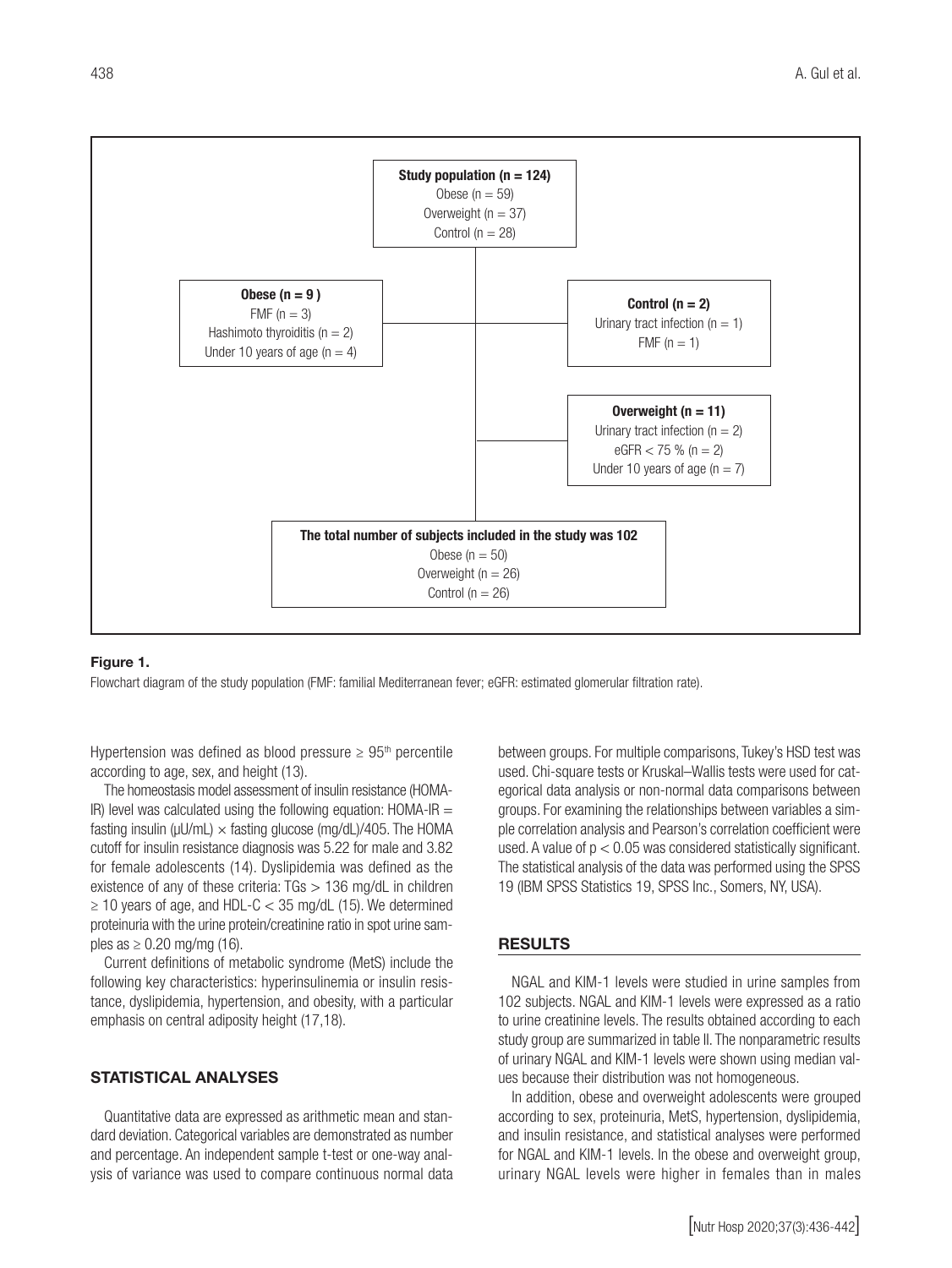|                                   |   |                    | able in Bornographilo data and oabjoot onaraotonotioo aoooraing to groapo |                                 |                              |                             |  |
|-----------------------------------|---|--------------------|---------------------------------------------------------------------------|---------------------------------|------------------------------|-----------------------------|--|
|                                   |   | <b>Total</b>       | <b>Obese</b><br>$(n = 50)$                                                | <b>Overweight</b><br>$(n = 26)$ | <b>Control</b><br>$(n = 26)$ | $\mathbf{p}$                |  |
| Age                               |   | $13.14 \pm 2.17$   | $13.46 \pm 2.13$                                                          | $11.56 \pm 1.81$                | $14.12 \pm 1.73$             | < 0.001                     |  |
| Gender                            | F | 65 (63.7)          | 33 (66)                                                                   | 13(50)                          | 19(73.1)                     | 0.200                       |  |
|                                   | M | 37 (36.3)          | 17(34)                                                                    |                                 | 7(26.9)                      |                             |  |
| Weight (kg)                       |   | $62.85 \pm 19.97$  | 77.64 $\pm$ 15.81 (a)                                                     | $51.18 \pm 12.49$ (b)           | $46.09 \pm 9.72$ (b)         | < 0.001                     |  |
| Height (cm)                       |   | $155.43 \pm 10.46$ | $158.9 \pm 8.84$ (a)                                                      | $148.29 \pm 11.25$ (b)          | $155.92 \pm 9.22$ (a)        | < 0.001                     |  |
| BMI (kg/m <sup>2</sup> )          |   | $25.56 \pm 6.25$   | $30.5 \pm 4.56$ (a)                                                       | $22.86 \pm 2.53$ (b)            | $18.75 \pm 2.4$ (c)          | < 0.001                     |  |
| Z score (BMI)                     |   | $1.71 \pm 1.44$    | $2.74 \pm 0.54$ (a)                                                       | $1.75 \pm 0.49$ (b)             | $-0.33 \pm 1.06$ (c)         | < 0.001                     |  |
| BPs (mmHg)                        |   | $107.56 \pm 11.14$ | $111.39 \pm 10.39$ (a)                                                    | $102.77 \pm 11.01$ (b)          | $105.15 \pm 10.46$ (ab)      | 0.006                       |  |
| BPd (mmHg)                        |   | $75.2 \pm 8.81$    | $78.31 \pm 7.51$ (a)                                                      | $74.23 \pm 10.34$ (ab)          | $70.31 \pm 7.13$ (b)         | < 0.001                     |  |
| BUN (mg/dL)                       |   | $9.7 \pm 2.46$     | $9.64 \pm 2.18$                                                           | $9.87 \pm 3.19$                 | $9.65 \pm 2.2$               | 0.761                       |  |
| sCre (mg/dL)                      |   | $0.57 \pm 0.1$     | $0.59 \pm 0.09$ (a)                                                       | $0.53 \pm 0.09$ (b)             | $0.57 \pm 0.11$ (ab)         | 0.223                       |  |
| eGFR (ml/min/1.73m <sup>2</sup> ) |   | $169.3 \pm 33.83$  | $165.76 \pm 31.67$                                                        | $179.14 \pm 38.44$              | $166.12 \pm 32.25$           | 0.724                       |  |
| Glucose (mg/dL)                   |   | $87.94 \pm 7.26$   | $87.76 \pm 6.77$                                                          | $88.9 \pm 9.22$                 | $87.06 \pm 5.38$             | 0.848                       |  |
| Insulin (ulU/mL)                  |   | $22 \pm 13.9$      | $25.59 \pm 14.15$                                                         | $15.08 \pm 10.8$                |                              |                             |  |
| HOMA-IR                           |   | $4.88 \pm 3.31$    | $5.61 \pm 3.33$                                                           | $3.46 \pm 2.9$                  |                              | $\overline{\phantom{a}}$    |  |
| TSH (IU/mL)                       |   | $2.65 \pm 1.14$    | $2.75 \pm 1.14$                                                           | $2.31 \pm 1.05$                 | $3.32 \pm 1.22$              | $\mathcal{L}_{\mathcal{A}}$ |  |
| sT4 (IU/mL)                       |   | $1.24 \pm 0.18$    | $1.23 \pm 0.17$                                                           | $1.25 \pm 0.2$                  | $1.27 \pm 0.1$               | 0.850                       |  |
| TG (mg/dL)                        |   | $117.5 \pm 52.13$  | $128.13 \pm 52.34$                                                        | $97.95 \pm 47.61$               |                              |                             |  |
| LDL-c (mg/dL)                     |   | $108.86 \pm 31.33$ | $118.42 \pm 30.34$                                                        | $90.3 \pm 24.87$                |                              |                             |  |
| Cholesterol (mg/dL)               |   | $162.53 \pm 34.15$ | $171.21 \pm 35.18$                                                        | $145.77 \pm 25.95$              |                              | $\overline{\phantom{a}}$    |  |
| $HDL-c$ (mg/dL)                   |   | $46.38 \pm 11.02$  | $44.88 \pm 9.26$                                                          | $49.05 \pm 13.69$               |                              |                             |  |
| UProt/Cre                         |   | $0.18 \pm 0.31$    | $0.18 \pm 0.43$                                                           | $0.18 \pm 0.11$                 | $0.18 \pm 0.11$              | 0.793                       |  |
| AST                               |   | $22.21 \pm 14.5$   | $23.55 \pm 18.96$                                                         | $23.3 \pm 9.21$                 | $18.48 \pm 5.96$             | 0.378                       |  |
| ALT                               |   | $19.89 \pm 17.96$  | $24.52 \pm 21.6$ (a)                                                      | $16.15 \pm 7.92$ (ab)           | $14.53 \pm 15.28$ (b)        | 0.026                       |  |

Table I. Demographic data and subject characteristics according to groups

*F: female; M: male; BPs: systolic blood pressure; BPd: diastolic blood pressure; BUN: blood urea nitrogen; sCre: serum creatinine; eGFR: estimated glomerular filtration*  rate; HOMA-IR: Homeostasis Assessment Model-Insulin Resistance; TSH: thyroid stimulating hormone; fT4: free T4; TG: triglycerides; LDL-c: low-density lipoprotein *cholesterol; HDL-c: high-density lipoprotein cholesterol. Data are presented as number-percentage, mean ± standard deviation, using [Q1-Q3] for median. Chi-square and one-way ANOVA tests were used to compare groups. (ab): the common letter in a line means statistical insignificance. Statistically significant differences are shown in italics type. Age correction was applied for quantitative variables.*

| Table II. Urinary NGAL and KIM-1 levels according to groups |  |  |  |  |  |
|-------------------------------------------------------------|--|--|--|--|--|
|-------------------------------------------------------------|--|--|--|--|--|

|           | <b>Total</b>         | <b>Obese</b><br>$(n = 50)$ | Overweight<br>$(n = 26)$ | <b>Control</b><br>$(n = 26)$ | р     |  |
|-----------|----------------------|----------------------------|--------------------------|------------------------------|-------|--|
| I NGAL    | 40.59 [26.37-62.84]  | 45.88 [25.98-71.08]        | 35.98 [25.59-49.12]      | 40.39 [28.53-56.96]          | 0.327 |  |
| KIM1      | 85.88 [75.41-98.45]  | 89.03 [77.5-98.45]         | 80.65 [75.41-98.45]      | 84.84 [77.5-96.36]           | 0.917 |  |
| NGAL/Cre  | 31.99 [19.58-53.37]  | 34.25 [20.54-56.65]        | 32.27 [19.58-45.62]      | 28.45 [16.65-49.88]          | 0.848 |  |
| KIM-1/Cre | 65.49 [48.26-108.21] | 65.2 [41.73-101.36]        | 73.33 [55.69-126.26]     | 63.09 [44.72-100.47]         | 0.877 |  |

*NGAL: ng/mL in urine; KIM-1: pg/mL in urine; NGAL/Cre: ng/mg; KIM-1/Cre: pg/mg. Data are presented using [Q1-Q3] for median. Chi-square, one-way ANOVA, and Kruskal-Wallis tests were used to compare groups. Age correction was applied for quantitative variables.*

 $(p = 0.013)$  (Table III). Additionally, urinary NGAL levels were increased in obese and overweight adolescents with LDL dyslipidemia as compared with those without LDL dyslipidemia (p  $= 0.024$ ) (Table III). Table III summarizes the obtained NGAL and KIM-1 levels according to these variables in the obese and overweight group. In the group with high triglyceridemia, urinary NGAL and NGAL/Cre levels were higher than in those outside this group  $(p = 0.032$  and 0.020, respectively; Table III).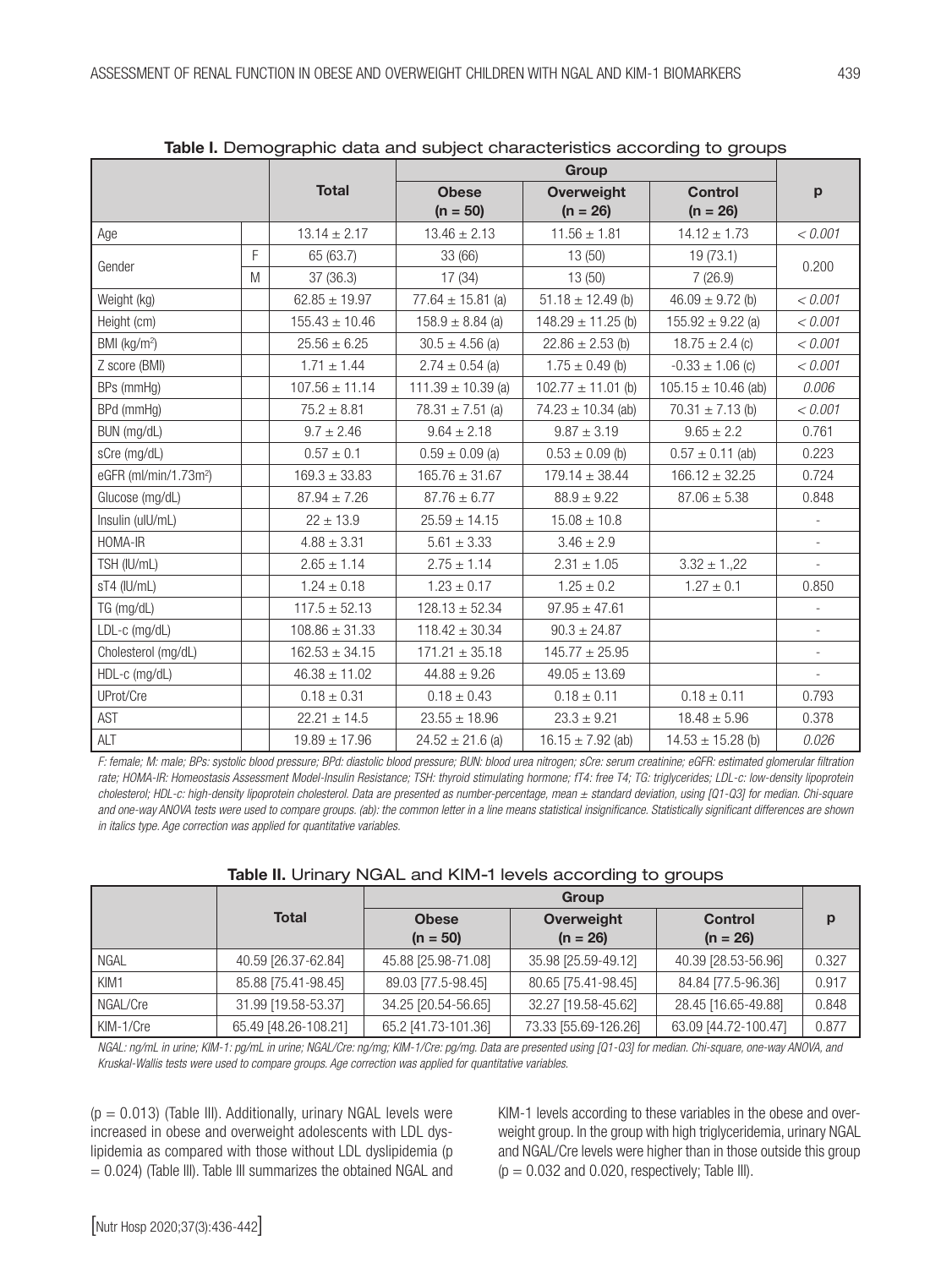|                    |                | <b>Obese and Overweight Group</b><br>$N = 76$ |                      |                            |                      |                      |  |
|--------------------|----------------|-----------------------------------------------|----------------------|----------------------------|----------------------|----------------------|--|
|                    |                | $\mathsf{n}$                                  | NGAL (ng/mL)         | <b>NGAL/Cre</b><br>(ng/mg) | KIM-1 (pg/mL)        | KIM-1/Cre<br>(pg/mg) |  |
| Gender             | Female         | 46                                            | 50.39 [30.88-74.22]  | 36.38 [22.27-58.72]        | 89.03 [79.6-100.54]  | 63.13 [43.95-111.27] |  |
|                    | Male           | 30                                            | 26.67 [23.24-45.59]  | 24.73 [18.56-45.62]        | 82.74 [75.41-94.26]  | 85.52 [54.47-108.21] |  |
| р                  |                | 0.013                                         | 0.099                | 0.917                      | 0.515                |                      |  |
| HT                 | Yes            | 59                                            | 41.08 [26.37-62.84]  | 31.37 [20.54-52.59]        | 85.88 [75.41-98.45]  | 68.46 [50.95-123.07] |  |
|                    | N <sub>0</sub> | 16                                            | 42.55 [25.79-80.69]  | 39.69 [20.93-64.82]        | 86.93 [76.46-94.26]  | 57.21 [44.3-102.95]  |  |
| $\overline{p}$     |                | 0.142                                         | 0.909                | 0.358                      | 0.351                |                      |  |
| Insulin resistance | <b>No</b>      | 42                                            | 42.85 [27.35-66.57]  | 33.52 [20.54-61.48]        | 85.88 [75.41-98.45]  | 67.37 [52.89-123.07] |  |
|                    | Yes            | 33                                            | 35 [24.02-53.63]     | 31.14 [18.87-45.62]        | 90.07 [77.5-98.45]   | 64.66 [43.95-101.36] |  |
| $\overline{p}$     |                | 0.687                                         | 0.460                | 0.277                      | 0.324                |                      |  |
|                    | <b>No</b>      | 58                                            | 39.51 [25-62.84]     | 31.09 [19.06-53.37]        | 85.88 [75.41-96.36]  | 67.1 [51.61-104.55]  |  |
| High TzG           | Yes            | 17                                            | 45.98 [35-83.04]     | 41.93 [31.03-62.46]        | 90.07 [79.6-100.54]  | 66.85 [50.95-133.04] |  |
| р                  |                | 0.032                                         | 0.020                | 0.822                      | 0.482                |                      |  |
| High LDL-c         | <b>No</b>      | 58                                            | 39.51 [25.59-56.37]  | 30.83 [19.36-52.59]        | 84.84 [75.41-94.26]  | 65.17 [51.81-108.21] |  |
|                    | Yes            | 16                                            | 64.12 [30.98-114.32] | 40.13 [31.03-61.97]        | 93.22 [81.69-119.4]  | 75 [42.63-104.07]    |  |
| р                  |                | 0.024                                         | 0.849                | 0.128                      | 0.521                |                      |  |
| Low HDL-c          | <b>No</b>      | 65                                            | 42.25 [25.59-62.84]  | 34.44 [20.54-56.65]        | 85.88 [75.41-98.45]  | 68.46 [51.61-105.61] |  |
|                    | Yes            | 10                                            | 40.3 [30.88-65.2]    | 31.2 [22.16-51.83]         | 92.16 [83.79-98.45]  | 62.69 [40.57-129.95] |  |
| $\overline{\rho}$  |                | 0.801                                         | 0.934                | 0.628                      | 0.638                |                      |  |
| Proteinuria        | <b>No</b>      | 67                                            | 39.51 [25.98-62.06]  | 32.61 [20.54-51.83]        | 85.88 [75.41-96.36]  | 64.66 [50.95-105.61] |  |
|                    | Yes            | 9                                             | 60.1 [39.51-186.76]  | 62.46 [16.38-225.89]       | 94.26 [90.07-108.92] | 93.22 [54.47-152.77] |  |
| р                  |                |                                               | 0.001                | < 0.001                    | 0.017                | 0.013                |  |
| Metabolic syndrome | <b>No</b>      | 59                                            | 40.29 [25.59-65.2]   | 32.61 [19.06-61.48]        | 87.98 [75.41-102.64] | 68.46 [51.47-123.07] |  |
|                    | Yes            | 17                                            | 41.08 [30.29-47.35]  | 33.16 [22.83-48.29]        | 85.88 [79.6-92.17]   | 60.79 [42.86-104.55] |  |
| $\rho$             |                |                                               | 0.253                | 0.723                      | 0.371                | 0.294                |  |

Table III. Urinary NGAL, NGAL/Cre, KIM-1, and KIM-1/Cre levels in the obese and overweight group according to gender and clinical disturbances

*HT: hypertension; Cre: creatinine; TG: triglycerides; LDL-c: low-density lipoprotein cholesterol; HDL-c: high-density lipoprotein cholesterol. Data are presented using [Q1-Q3] for median. Kruskal-Wallis tests were used to compare groups. Age correction was applied.*

The KIM-1/Cre ratio was higher in overweight adolescents with abdominal obesity than in those without abdominal obesity (52.89 [28.55-55.69] and 93.22 [63.48-133.04], respectively,  $p = 0.007$ . This significant difference was not determined in the obese group (65.75 [41.73-101.36] and 80.09 [30.23-129.95], respectively,  $p = 0.978$ .

We determined a correlation between insulin and HOMA-IR levels with the NGAL/Cre ratio in the overweight group ( $r = 0.515$ ;  $p = 0.008$ , and  $r = 0.483$ ;  $p = 0.014$ , respectively). No correlation was found between insulin and HOMA-IR levels with NGAL/Cre ratio in the obese group ( $r = -0.151$ ; p = 0.296, and  $r = -0.149$ ;  $p = 0.300$ , respectively). In the obese group, insulin and HOMA-IR levels were correlated with ALT levels ( $r = 0.388$ ;  $p = 0.006$ , and  $r = 0.398$ ;  $p = 0.005$ , respectively).

#### **DISCUSSION**

Obesity is suggested to contribute to renal disease (19). Early renal markers (NGAL, cystatin C, NAG, and KIM-1) have been used in studies to evaluate renal function because of the late presentation of obesity-related kidney disorders. NGAL and KIM-1 as tubular damage markers have been used to assess proteinuric, toxic, and ischemic kidney diseases (20,21). If metabolic disturbances are not considered, we determined that renal function is not yet affected in obese adolescents as compared to controls and overweight participants. We observed that the renal function of obese female adolescents may have been impaired when compared with that of male adolescents.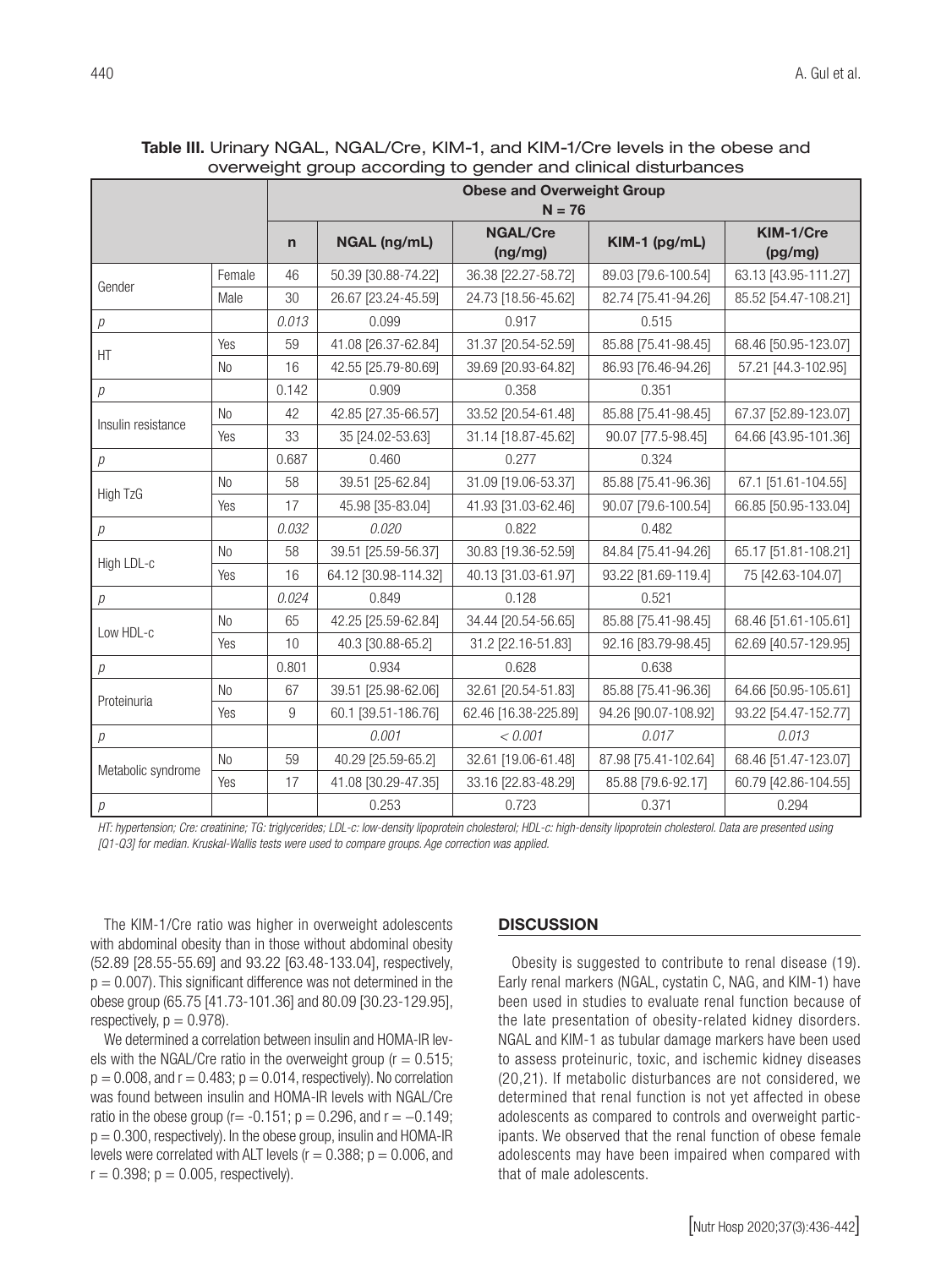The mechanisms by which obesity may initiate and exacerbate CKD remain unclear. Deterioration in renal hemodynamics is very likely the main factor; however, a contribution of inflammatory and metabolic mechanisms may be considered. The time at which the harmful effects of obesity on the kidney can be determined has not been established yet. Savino et al. suggested that a longer exposure to obesity is probably needed before renal function impairment develops (22). Han et al. showed that KIM-1 can be excreted in the urine within 12 h after an initial ischemic renal insult, before regeneration of the epithelium, and then persists over time (23).

Hypertension, DM, and hyperlipidemia, all of which increase the risk of ESRD, are more prevalent in the obese population. Obesity is linked with glomerular hyperfiltration and hypertension (3). Hypertension and hyperfiltration may contribute to glomerulosclerosis (24). Consistent with Goknar et al. (8), we found that hypertension was not associated with kidney injury in obese adolescents. In the present study, no significant differences in eGFR were found between the obese, overweight, and control groups. However, Duzova et al. found that eGFR was lower in patients with higher BMI; hence, obese children had the lowest eGFR (25). We thought that these different findings would depend on our small sample size. Conversely, Duzova et al. reported that there was no significant difference between the groups in terms of frequency of subjects with  $e$ GFR  $<$  75 mL/min/1.73 m<sup>2</sup> (25). Also, Salman et al. reported that eGFR as calculated from sCre was higher in obese patients without MetS than in nonobese controls. They interpreted this as a symptom of hyperfiltration, which is the first stage of progression to renal dysfunction (26). Metabolic effects, including inflammation, insulin resistance, and adipokine dysregulation, may directly or indirectly affect renal structure and function (27). Conversely, inflammatory risk factors and lipid byproducts play a key role in the progression of renal dysfunction in obese adult patients (28). As mentioned above, consistent with the concept of a causal relationship between dyslipidemia and renal dysfunction, we found that the high LDL-c group had higher KIM1/Cre levels than the normal group. In the present study a statistically significant difference was found in the urinary excretion of NGAL between those with and without hypertriglyceridemia in the obese and overweight group. Intracellular accumulation of free fatty acids and triglycerides in renal glomerular and tubulo-interstitial cells may lead to renal lipotoxicity (29). Taken together, in agreement with the present study, abdominal obesity was reported to be an important risk factor for CKD (30).

In chronic hyperglycemia, especially in diabetes, the renin-angiotensin system and the endothelin system may induce hemodynamic effects, which lead to microvascular complications, and non-hemodynamic effects through an autocrine or paracrine action, which may contribute to the proliferation of kidney cells and the expression of growth factors or cytokines, leading to changes in renal function (31,32). Insulin resistance may be one of the real culprits in the development of glomerulosclerosis (33). Despite these mechanisms, consistent with the present study, Goknar et al. found that urinary injury markers did not differ among patients with insulin resistance and impaired glucose tolerance. These values have not correlated with fasting and postprandial glucose values (8). Conversely, urine samples from patients with diabetic nephropathy and SLE nephropathy, who had significant proteinuria (3 g/day) but no evidence of tubule necrosis on urine sediments, had no elevated KIM-1 protein levels (23). Furthermore, we found a positive correlation between insulin and HOMA-IR values with NGAL/Cre values in overweight subjects, but not in obese subjects. A study from the EGIR-RISC cohort reports that improving insulin sensitivity might also reduce or prevent albuminuria, in particular at very early stages (34). Based on these findings, renal function was correlated with insulin and HOMA-IR levels in the early stages of excess weight gain. However, in the later stages of obesity we thought that NGAL excretion could be disproportionate with further deterioration of tubular function. We judged that excretion of NGAL in urine might be unstable when tubular disorder progresses.

The aforementioned mechanisms have been suggested to explain the impact of obesity on renal function. However, a meta-analysis suggested that a high body mass index acts as an independent predictor of new-onset CKD, which remains currently undefined (35). In a cohort study, central adiposity and metabolic disturbances may lie in the causal pathway between obesity and CKD (30). Therefore, renal function is not affected by obesity as compared with the control group according to the results of the present study. Otherwise, based on systematic review findings from cohort studies, Wang et al. suggested that obesity increased the risk for kidney disease, including CKD, ESRD, kidney stones, kidney cancer, and RCC (3). So, in light of these opinions, the finding might suggest that debates on the timing of kidney injury by obesity will continue. After an average follow-up of  $> 6$  years, obesity increased the risk of low eGFR and albuminuria by 28 % and 51 %, respectively (35).

Physiological differences in the kidneys of men and women may be driven by the kidney's sex hormone receptors (36). Hill et al. reported a higher prevalence of CKD in women compared with men in a meta-analysis (37). Likewise, in our cohort, female obese adolescents excreted higher urinary NGAL levels than male obese adolescents. Hsu et al. suggested a higher risk for CKD in obese women when compared to obese men. This finding is due to a higher percentage of adipose tissue in obese women than in obese men (3). Differences in diet habits may also contribute to differences between genders.

Given that renal injury markers should be investigated in longterm, prospective, observational studies, the present study had a cross-sectional design and small sample size, which is a limitation of our study. By designing a longitudinal study, the effect of obesity on kidney function may be determined more accurately. The unsteady creatinine volume output will influence the data considerably. As such, the normalization of urinary markers as related to urine creatinine concentration poses a limitation. The strength of this study is that we chose to prospectively assess obese and overweight adolescents to evaluate kidney function. In the present study we also investigated the effects of all obesity-related comorbidities, i.e., hypertension, dyslipidemia, insulin resistance, and proteinuria, on kidney function in obese adolescents.

Further, comprehensive studies are needed to prove that obesity disrupts renal function in adolescents. In the present study we